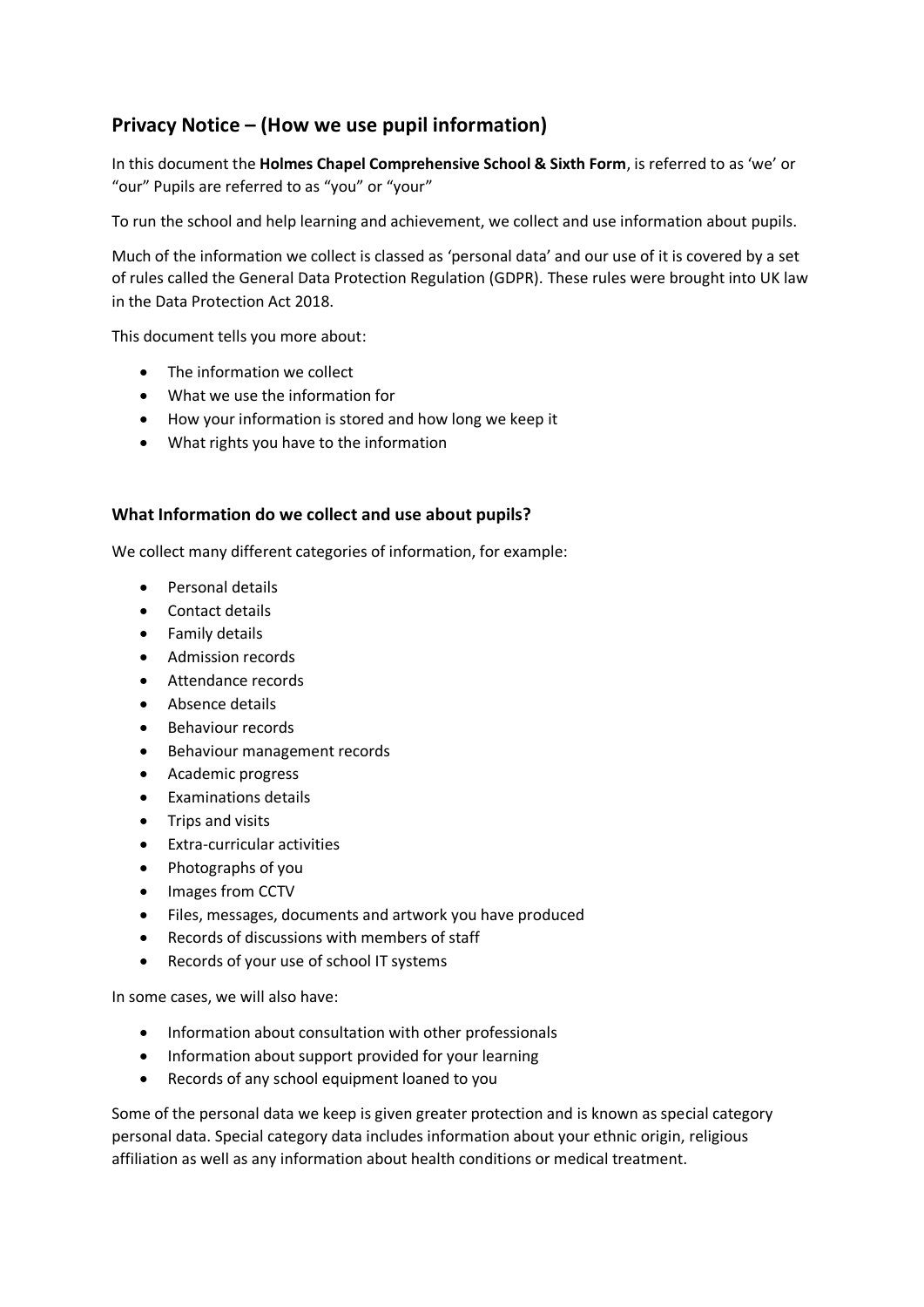Special category data that we collect and use about you includes

- Information about health conditions
- Information about sickness related absences
- Information about your ethnic origin

#### **Why we collect and use this information**

We use the information

- To support the admissions process
- To support your learning
- To monitor and report on your academic progress
- To enable you to take part in exams
- To provide appropriate pastoral care
- To help us manage any health conditions that may affect your learning
- To comply with our legal obligations to share information
- To check the quality of our services

# **The legal basis for using this information**

Based on the reason we are using your personal data; our use will be legal due to one of the following:

- Informed consent given by your parent or legal guardian [Article  $6(1)(a)$ ] For example: The use of your photographs on our website
- $\bullet$  To meet a legal requirement [Article 6(1)(c)] For example: Providing information for the Department for Education Census
- $\bullet$  To protect the vital interests of you or someone else [Article 6(1)(d) For example: Giving your family details to emergency services
- Delivering a public task [Article  $6(1)(e)$ ] For example: Recording your attendance at school each day

Where we use special category data, our use is legal due to one of the following reasons:

- Explicit informed consent given by you or your parent or legal guardian [Article 9(2)(a)} For example: Using your fingerprints to identify you to our IT systems
- We are legally obliged to collect and use it [Article 9(2)(b)] For example: Information about your ethnic origin or any disability
- To protect the vital interest of you or someone else [Article 9(2)(c)] For example: Giving detail of health conditions to the emergency services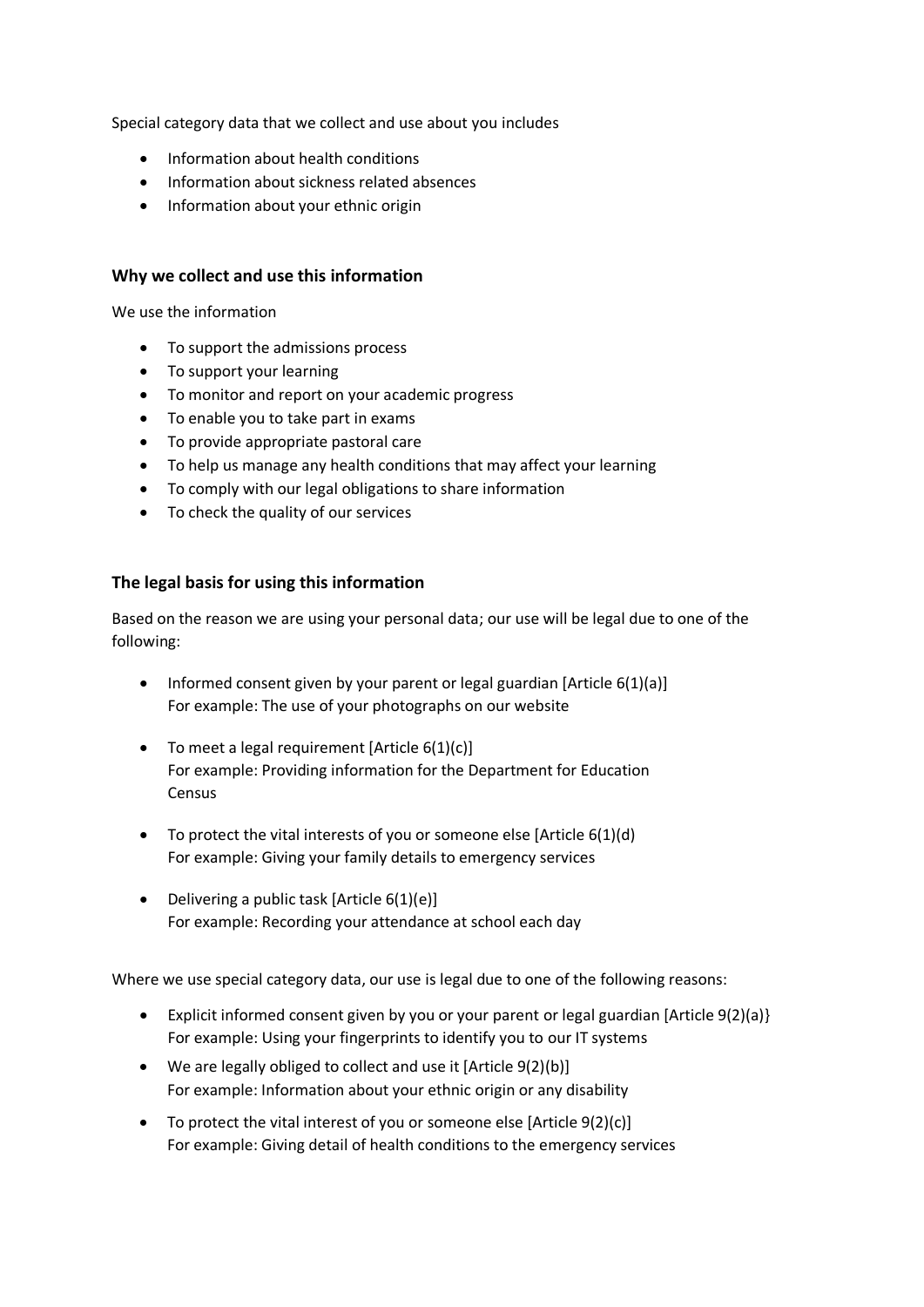Because it is part of delivering a public service  $[Article 9(2)(g)]$ For example: Holding data on any medical condition so that we can help you manage it

#### **Storing your personal data**

Most of the personal data that we collect, and use is added to your Educational Record. This record is kept while by the Academy.

Some personal data is kept for different lengths of time. For example:

- Records of your admission to the school are kept permanently. We do this as pupils often ask us to confirm the dates that they attended one of our Academies.
- Detailed information about your daily attendance is kept for three years
- Information about free school meals is kept for the current year and 6 years afterwards

If you'd like to know how long we keep a specific piece of personal data, please contact the Data Protection Administrator whose details can be found at the end of this Privacy Notice.

# **Sharing your personal data**

At times we will share your personal data with other organisations and people. We will only do this when we are legally required to do so, when our policies allow us to do so or when you have given your consent.

Examples of people we share personal data with are:

- Family, associates and representatives of the person whose personal data we are processing who are authorised to receive the data
- Cheshire East Council
- The Department for Education
- The National Pupil Database
- Examining bodies
- Healthcare, social and welfare organisations
- Police forces and Courts
- Voluntary and charitable organisations
- Our suppliers and service providers
- **•** Press and the media

Where we share your personal data with someone who is a supplier or service provider, we have taken steps to ensure that they treat your personal data in a way that meets the requirements of the GDPR.

#### **Your rights to your personal data**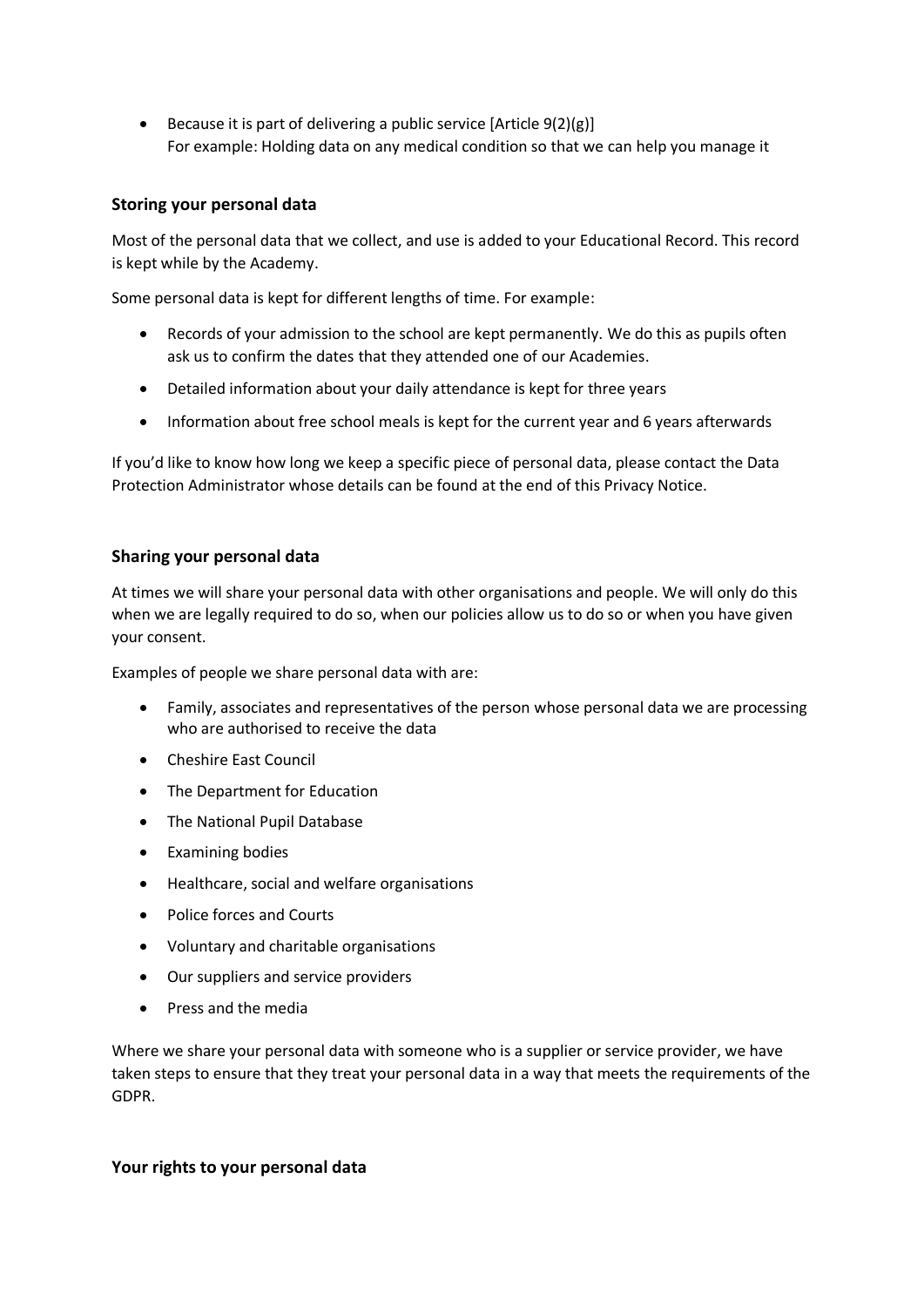You have rights relating to the personal data that we collect and use. Depending on the legal basis we are using the information you have different rights. If we are using your personal data based on your consent, you can withdraw that consent and we will stop using that personal data. Withdrawing your consent will need to be recorded in writing, please contact the Data Protection Administrator.

# **The right to be informed:**

If you ask us, we must tell you if we are collecting or using your personal data.

If we are collecting or using your personal data, you have:

# **The right of access to your personal data**

You have the right to view the personal data that we hold about you, to receive a copy of the data and to be given more information about the data including any transfer to countries who do not fall under the requirements of the GDPR.

Some information we hold cannot be accessed in this way. If you ask for information that is not available, there may be other ways of accessing it and we can help you.

To have access to your personal data we will need to collect details of what you want and in the first instance you can contact the Data Protection Administrator whose details can be found at the end of this Privacy Notice.

# **Other rights**

You also have rights to ask us to correct inaccurate personal data, to ask us to stop using it or to object to us using it. For some data you may have to right to ask us to erase it, to provide it in an electronic format that you can give to someone else. For some personal data if we are subjecting it to automated decision making then you have the right to object to this as request that a person is involved.

You will be given full details of these rights if you request access to your personal data or you can ask the Data Protection Administrator.

#### **Parents or Guardian's rights to access your personal data**

If you are under 12 and request access to your personal data, we will usually ask your parents or guardian to confirm that we can release it to you. Your parents or guardian can also ask to see the personal data we hold about you directly.

If you are over 12 and request access to your personal data, we will release this to you. Parents or guardians do not have an automatic right to access this data and we will seek your consent to share if required.

#### **Consent for Biometric Identification**

There are extra rules for giving consent for the use of biometric information. This means things like fingerprints used in a catering system. For us to use this information we must have permission from a parent before we use your biometric data while you are under 18. Once you reach the age of 13 you have the right to withdraw the consent to use the biometric data.